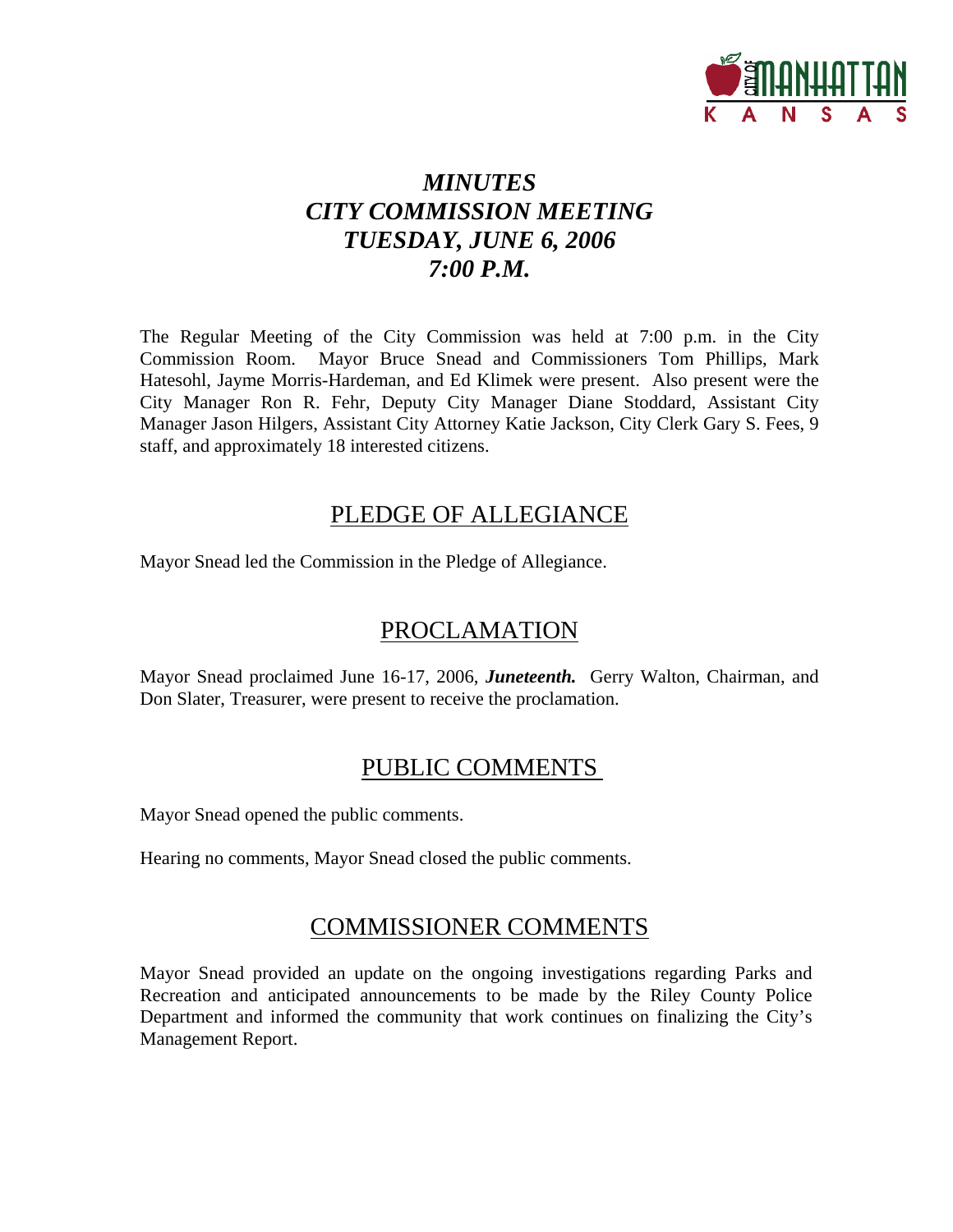# CONSENT AGENDA

(\* denotes those items discussed)

### **MINUTES**

The Commission approved the minutes of the Special City Commission Meeting held Tuesday, May 9, 2006, and the Regular City Commission Meeting held Tuesday, May 16, 2006.

### **CLAIMS REGISTER NO. 2561**

The Commission approved Claims Register No. 2561 authorizing and approving the payment of claims from May 10, 2006, to May 30, 2006, in the amount of \$2,944,094.89.

### **FINAL PLAT – OAKTREE TOWNHOMES, UNIT TWO**

The Commission accepted the easements and rights-of-way, as shown on the Final Plat of Oaktree Townhomes, Unit Two, a Residential Planned Unit Development, generally located north of the Miller Ranch Water Tower, based on conformance with the Manhattan Urban Area Subdivision Regulations.

### **FINAL PLAT – HIGHLAND MEADOWS ADDITION, UNIT THREE**

The Commission accepted the easements and rights-of-way, as shown on the Final Plat of Highland Meadows Addition, Unit Three, generally located at the north end of Haventon Court, based on conformance with the Manhattan Urban Area Subdivision Regulations.

#### **FINAL PLAT – BROOKFIELD ADDITION, UNIT EIGHT**

The Commission accepted the easements and rights-of-way, as shown on the Final Plat of Brookfield Addition, Unit Eight, generally located southwest of the intersection of Casement Road and Marlatt Avenue, based on conformance with the Manhattan Urban Area Subdivision Regulations.

### **FINAL PLAT – STONECREEK BUSINESS CENTER ADDITION, UNIT TWO**

The Commission accepted the easements and rights-of-way, as shown on the Final Plat of Stonecreek Business Center Addition, Unit Two, a Commercial Planned Unit Development, generally located southeast of the intersection of Kimball Avenue and Anderson Avenue, based on conformance with the Manhattan Urban Area Subdivision Regulations.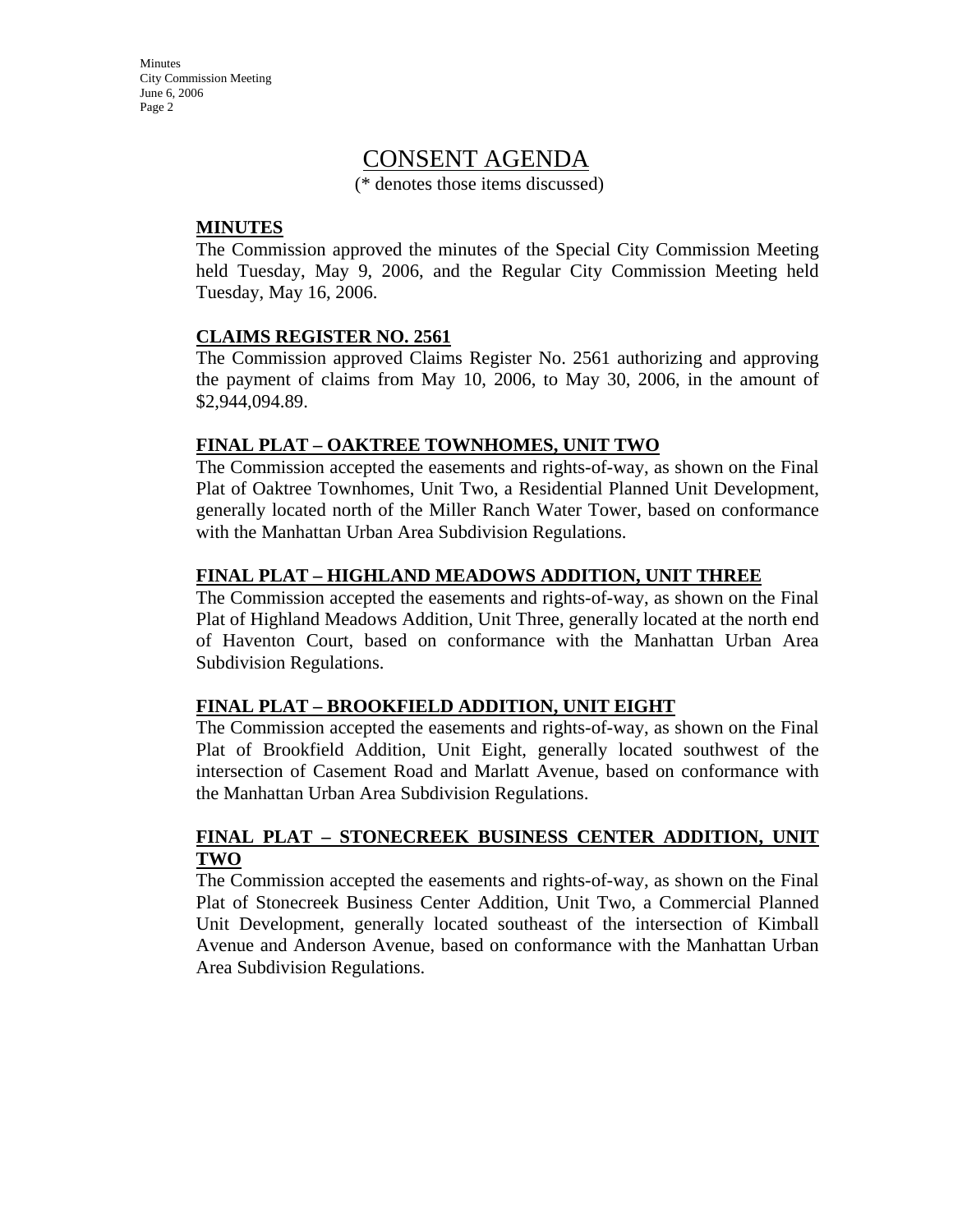# CONSENT AGENDA (*CONTINUED*)

### **ORDINANCE NO. 6544 – REZONE – MANHATTAN MARKETPLACE ADDITION, UNIT TWO**

The Commission overrode the recommendation of the Manhattan Urban Area Planning Board and approved Ordinance No. 6544 rezoning Manhattan Marketplace Addition, Unit Two, generally bounded by Tuttle Creek Boulevard to the east, Bluemont Avenue to the north, North  $4<sup>th</sup>$  Street to the west, and Leavenworth Street to the south, to PUD Commercial Planned Unit Development District as modified by the revised Preliminary Development Plan replacing the hotel use in Building P with residential dwellings, based on the findings in the Staff Report as updated by a Cover Memorandum, with the four (4) conditions of approval listed in the Staff Report. *(See Attachment No. 1)*

### **ORDINANCE NO. 6546 – ISSUE – SPECIAL OBLIGATION TAX INCREMENT REVENUE BONDS – DOWNTOWN DEVELOPMENT – NORTH PROJECT**

The Commission approved Ordinance No. 6546 authorizing the issuance of up to \$25 million in special obligation TIF revenue bonds for the North Project area of Downtown Redevelopment.

### **ORDINANCE NO. 6545 – VACATE UTILITY EASEMENT – WOODLAND HILLS ADDITION, UNIT FIVE**

The Commission approved Ordinance No. 6545 vacating a portion of the utility easement on a portion of a twenty (20) foot utility easement on Lots 75, 76, and 77, Woodland Hills Addition, Unit Five, an addition to the City of Manhattan, Riley County, Kansas.

### **PUBLIC HEARING – VACATE UTILITY EASEMENT - LOT 15, GRAND MERE VANESTA ADDITION, UNIT ONE**

Mayor Snead opened the public hearing.

Hearing no comments, Mayor Snead closed the public hearing.

### **FIRST READING – VACATE UTILITY EASEMENT - LOT 15, GRAND MERE VANESTA ADDITION, UNIT ONE**

The Commission approved first reading of an ordinance vacating a portion of the utility easement on a portion of a sixteen (16) foot utility easement on Lot 15, Grand Mere Vanesta Addition, Unit One, an addition to the City of Manhattan, Riley County, Kansas.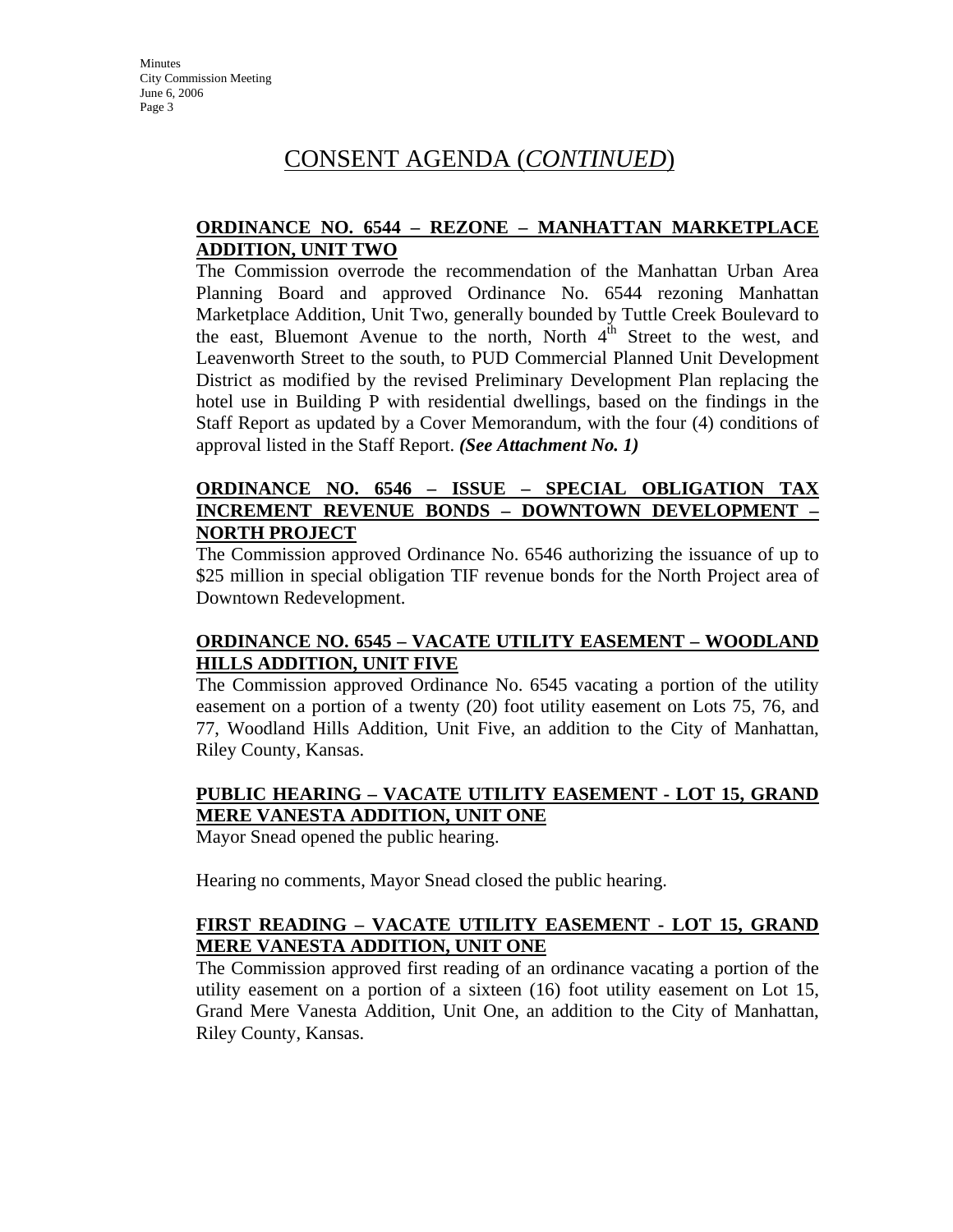# CONSENT AGENDA (*CONTINUED*)

### **FIRST READING – AMEND LEGAL DESCRIPTION – ST. JOSEPH VILLAGE, INC. – INDUSTRIAL REVENUE BONDS (IRBS)**

The Commission approved first reading of an ordinance authorizing the execution and delivery of (1) a first supplemental indenture by and between the City of Manhattan, Kansas, as issuer, and Bank of New York Trust Company, N.A., as successor Trustee, and (2) a first supplemental lease by and between the City of Manhattan and St. Joseph Village, Inc.; and authorizing the execution and delivery of a corrective quitclaim deed.

### **RESOLUTION NO. 060606-A – GRAND VISTA ADDITION, UNIT 1 – STREET IMPROVEMENTS (ST0527)**

The Commission found the petition sufficient and approved Resolution No. 060606-A finding the street improvements for Grand Vista Addition, Unit 1, advisable and authorizing construction.

### **RESOLUTION NO. 060606-B – GRAND VISTA ADDITION, UNIT 1 - WATER IMPROVEMENTS (WA0520)**

The Commission found the petition sufficient and approved Resolution No. 060606-B finding the water improvements for Grand Vista Addition, Unit 1, advisable and authorizing construction.

### **RESOLUTION NO. 060606-C – GRAND VISTA ADDITION, UNIT 1 – SANITARY SEWER IMPROVEMENTS (SS0519)**

The Commission found the petition sufficient and approved Resolution No. 060606-C finding the sanitary sewer improvements for Grand Vista Addition, Unit 1, advisable and authorizing construction.

## **AGREEMENT – ENGINEERING SERVICES – GRAND VISTA ADDITION, UNIT 1, IMPROVEMENTS**

The Commission authorized the Mayor and City Clerk to execute an agreement with Schwab-Eaton, Inc., P.A., of Manhattan, Kansas, to perform engineering services for improvements of Grand Vista Addition, Unit 1.

### **SET PUBLIC HEARING DATE – LEVY – SPECIAL ASSESSMENTS (GOB 2006-B)**

The Commission set June 20, 2006, as the date to hold the public hearing levying special assessments against the benefiting property in the following twenty-three (23) projects, which have been completed: *Brookfield Addition, Units 5 & 7, Phase I – Sanitary Sewer (SS0503), Street (ST0507), and Water (WA0503); Brookfield Addition, Units 5 & 7, Phase II – Sanitary Sewer (SS0503), Street*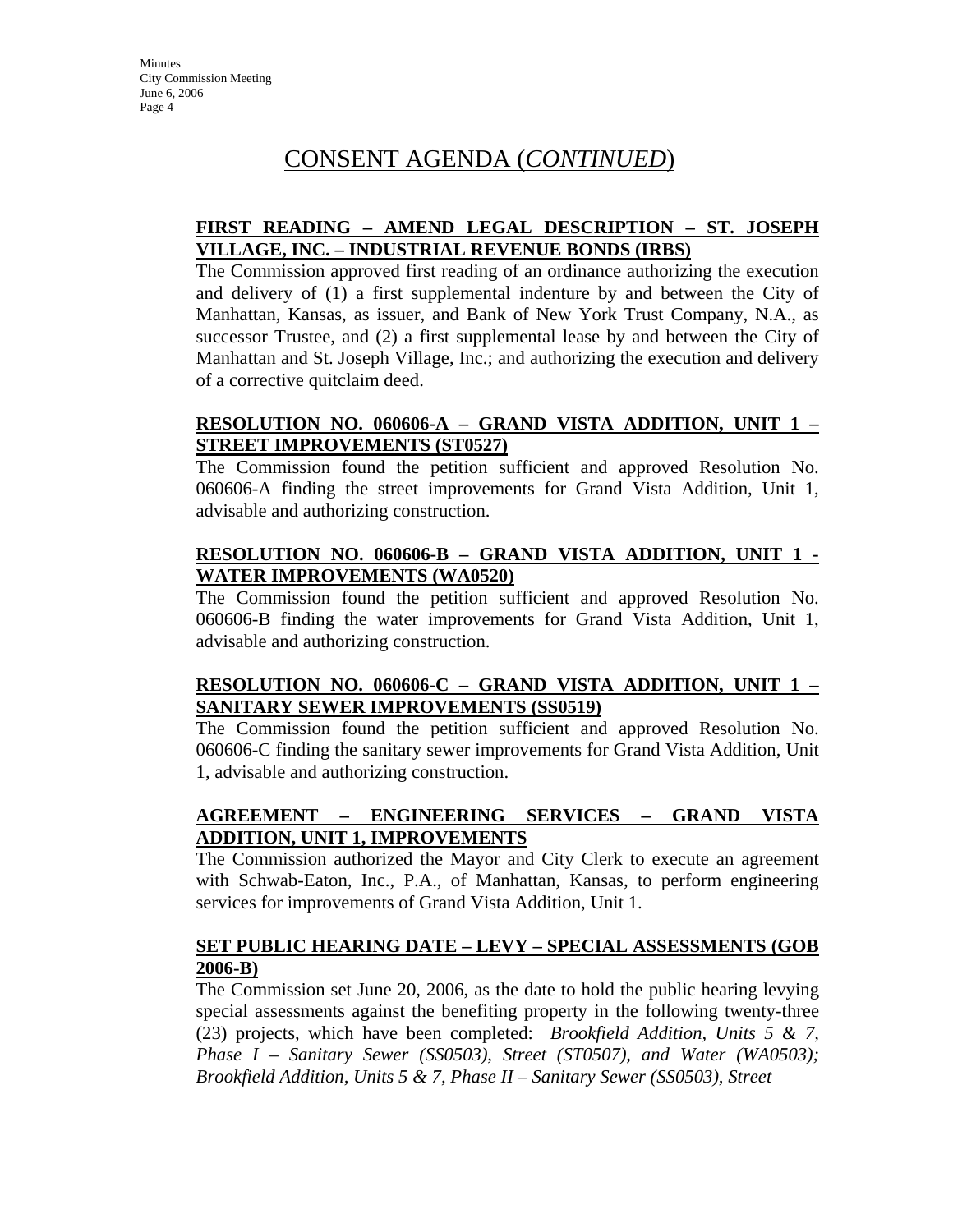# CONSENT AGENDA (*CONTINUED*)

### **SET PUBLIC HEARING DATE – LEVY – SPECIAL ASSESSMENTS (GOB 2006-B)** *(CONTINUED)*

*(ST0507), and Water (WA0503); Brookfield Addition, Units 5 & 7, Phase III – Sanitary Sewer (SS0503), Street (ST0507), and Water (WA0503); Brookfield Addition, Unit 6 – Sanitary Sewer (SS0505), Street (ST0510), and Water (WA0505); Highland Meadows Addition, Unit 1 – Sanitary Sewer (SS0501), Street (ST0503), and Water (WA0501); Prairie Lakes – Storm Drainage (SM0404); Prairie Lakes Addition, Unit 1 – Sanitary Sewer (SS0508), Street (ST0514), and Water (WA0508); Hackberry Addition, Unit 2 – Sanitary Sewer (SS0512) and Water (WA0512); and Lee Mill Heights Addition, Unit 2 – Sanitary Sewer (SS0504) and Water (WA0512).*

### **\* PURCHASE PLAYGROUND EQUIPMENT – FRANK ANNEBERG PARK, TWIN OAKS, AND NORTHEAST COMMUNITY PARK**

The Commission authorized City Administration to purchase playground equipment in the amount of \$39,834.20 for the Frank Anneberg Park, Twin Oaks, and Northeast Community Park Playground Equipment Project from Recreation Resource, of Augusta, Kansas.

### **AGREEMENT – WASTEWATER TREATMENT PLANT STORMWATER PUMP REPLACEMENT PROJECT**

The Commission authorized the Mayor and City Clerk to execute an agreement in the amount of \$38,440.00 with Letts, Van Kirk & Associates, of Kansas City, Kansas, for the Wastewater Treatment Plant Stormwater Pump Replacement Project.

### **SOLICIT PROPOSALS – DESIGN – REPLACE ELECTRICAL TRANSFORMERS – WASTEWATER TREATMENT PLANT**

The Commission authorized City Administration to solicit proposals for the design of the Replacement of the Electrical Transformers at the Wastewater Treatment Plant and appointed Commissioner Phillips to serve on the selection committee.

#### **BOARD APPOINTMENTS**

The Commission approved appointments by Mayor Snead to various boards and committees of the City.

#### *Code Appeals Board*

Re-appointment of Pat Cox, 7228 Deer Trail Rd., to a three-year Engineer term. Mr. Cox's term begins immediately and will expire on May 31, 2009.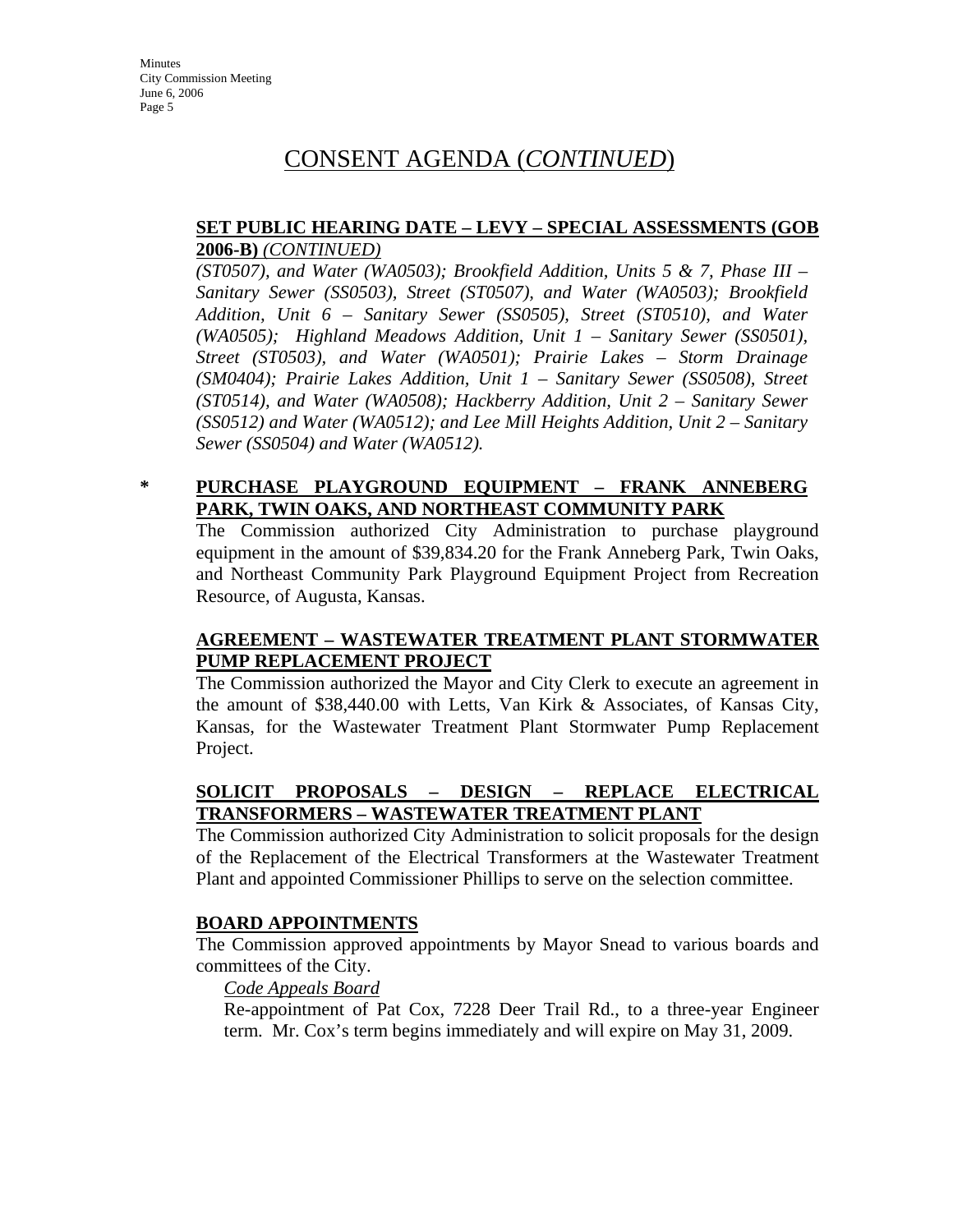# CONSENT AGENDA (*CONTINUED*)

### **BOARD APPOINTMENTS** *(CONTINUED)*

#### *Downtown Business Improvement District*

Appointment of Susan Kice, 3103 Harahey Ridge, to fill Mark Claussen's unexpired term. Ms. Kice's term begins immediately and will expire on December 31, 2006.

#### *Housing Appeals Board*

Re-appointment of Tim Trubey, 2920 Hickory Court, to a three-year term. Mr. Trubey's term begins July 1, 2006, and will expire on June 30, 2009.

Re-appointment of Gene Wiley, 1900 Kenmar Drive, to a three-year term. Mr. Wiley's term begins July 1, 2006, and will expire on June 30, 2009.

#### *Joint Corrections Advisory Board*

Re-appointment of Becky Topliff, 100 Courthouse Plaza, to a three-year Adult term. Ms. Topliff's term begins July 1, 2006, and will expire on June 30, 2009.

Re-appointment of Linda Teener, 1221 Thurston Street, to a three-year Adult term. Ms. Teener's term begins July 1, 2006, and will expire on June 30, 2009.

#### *Riley County – Manhattan Health Board*

Appointment of Paul Stagner, 2015 Meadowmere Court, to an unexpired Dentist term. Mr. Stagner's term begins immediately and will expire on January 31, 2007.

#### *Social Service Advisory Board*

Re-appointment of Maureen Konz, 2834 Oregon Lane, to a three-year term. Ms. Konz's term begins July 1, 2006, and will expire on June 30, 2009.

After discussion, Commissioner Phillips moved to approve the consent agenda. Commissioner Hatesohl seconded the motion. On a roll call vote, motion carried 5-0.

# GENERAL AGENDA

### **PUBLIC HEARING – ADOPT REDEVELOPMENT PLAN - NORTH PROJECT OF DOWNTOWN REDEVELOPMENT**

Jason Hilgers, Assistant City Manager and Redevelopment Coordinator, presented the item.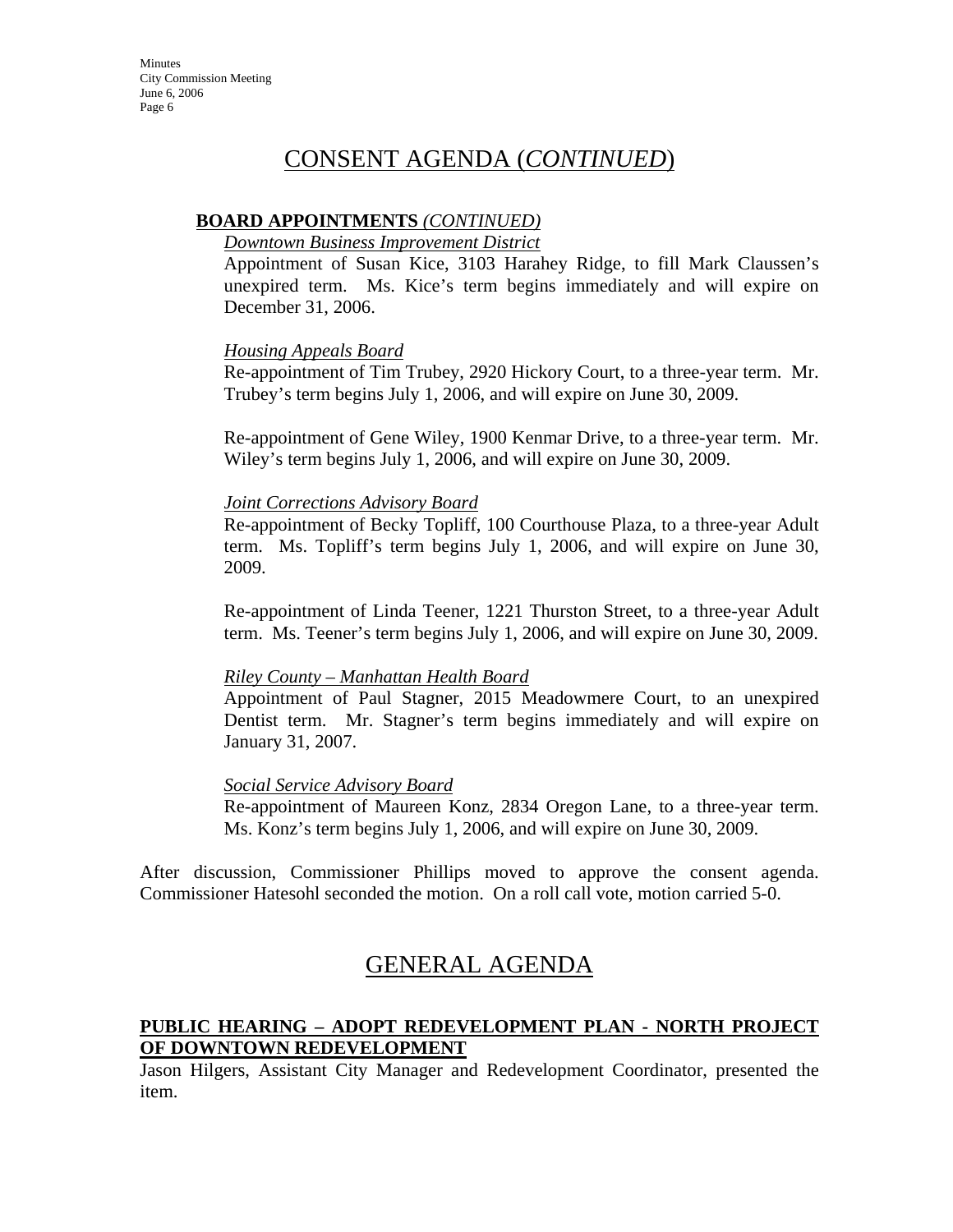# GENERAL AGENDA *(CONTINUED)*

### **PUBLIC HEARING – ADOPT REDEVELOPMENT PLAN - NORTH PROJECT OF DOWNTOWN REDEVELOPMENT** *(CONTINUED)*

Ruth Schrum, 720 Midland Avenue, informed the Commission that she was greatly affected by the downtown redevelopment project and was concerned that the actions would hurt small businesses in Manhattan. She asked if the City has a paid lobbyist and spoke in concern with the unanimous actions of the Commission on this item.

Ron Fehr, City Manager, stated that the City has retained a lobbyist to help with legislative issues and interests, and provided additional information on the item.

Rick Kiolbasa, Dial Realty, informed the Commission that he is excited with the project and said that most folks are happy with their agreements and are moving forward.

Mayor Snead opened the public hearing.

Hearing no comments, Mayor Snead closed the public hearing.

### **ORDINANCE NO. 6547 – ADOPT REDEVELOPMENT PLAN - NORTH PROJECT OF DOWNTOWN REDEVELOPMENT**

After discussion, Commissioner Hatesohl moved to approve Ordinance No. 6547 adopting the Redevelopment Plan for the North Project. Commissioner Morris-Hardeman seconded the motion. On a roll call vote, motion carried 5-0.

### **REQUEST FOR FUNDING - DOWNTOWN NATIONAL REGISTER DISTRICT PROJECT**

Gwyn Riffel, representing Downtown Manhattan Inc. (DMI), introduced the item.

Jim Sherow, 529 Pierre Street, provided background information on the item and funding request from DMI. He then answered questions from the Commission.

Ron Fehr, City Manager, provided additional information on the item and answered questions from the Commission.

Jason Hilgers, Assistant City Manager and Redevelopment Coordinator, provided additional information on the item.

Ron Fehr, City Manager, and Jason Hilgers, Assistant City Manager and Redevelopment Coordinator, answered questions from the Commission.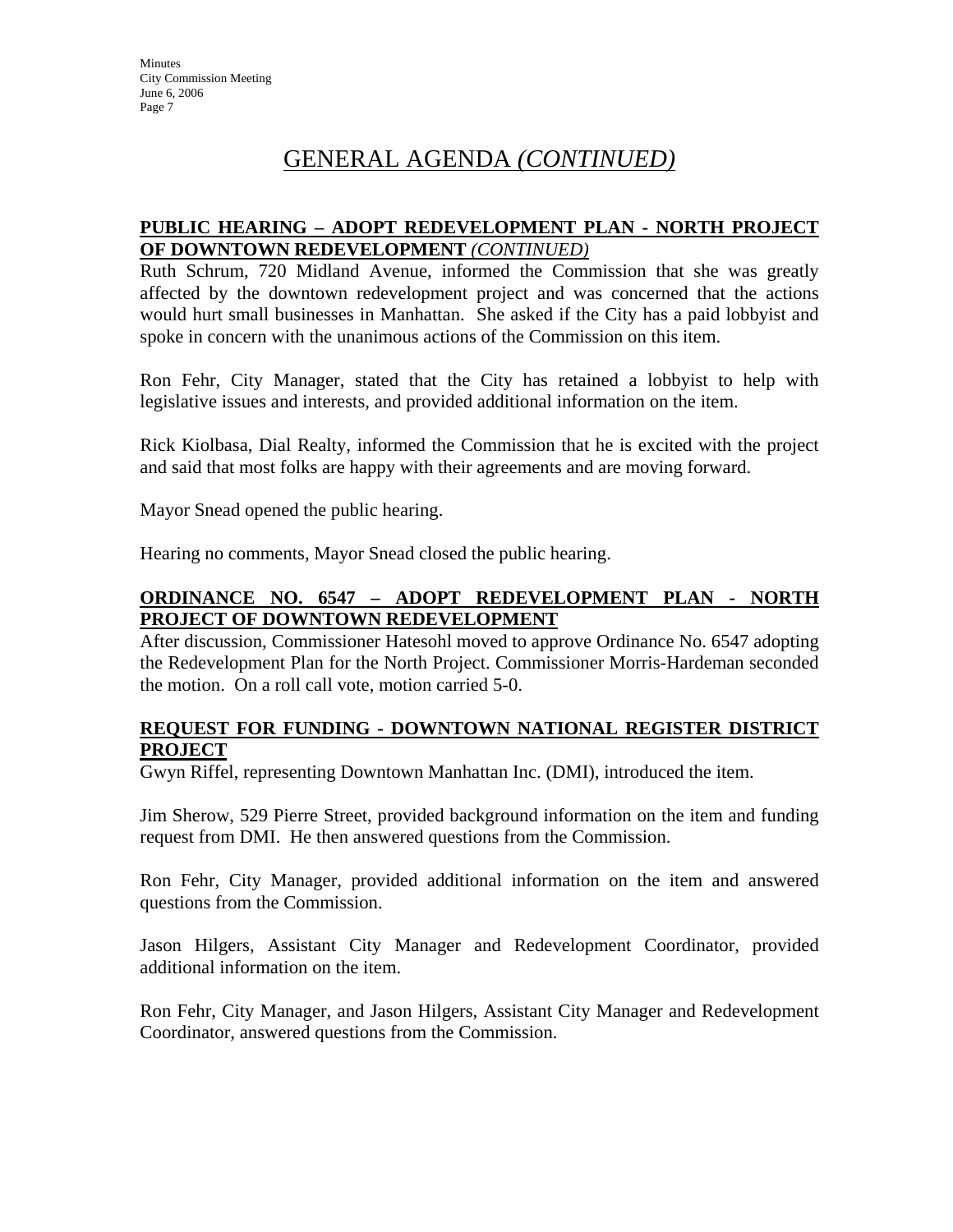# GENERAL AGENDA *(CONTINUED)*

### **REQUEST FOR FUNDING - DOWNTOWN NATIONAL REGISTER DISTRICT PROJECT** *(CONTINUED)*

Jim Sherow, 529 Pierre Street, provided additional information on the item and answered questions from the Commission.

Ron Fehr, City Manager, provided additional information on the item.

After discussion, Commissioner Morris-Hardeman moved to allocate \$3,500.00 for the Downtown National Register Historic District Project. Commissioner Phillips seconded the motion. On a roll call vote, motion carried 4-1, with Commissioner Klimek voting against the motion.

### **ORDINANCE NO. 6548 – AUTHORIZE CONDEMNATION PROCESS -NORTH PROJECT AREA - DOWNTOWN REDEVELOPMENT**

Jason Hilgers, Assistant City Manager and Redevelopment Coordinator, presented the item.

Bob Welstead, Dial Realty, provided additional information on the item and answered questions from the Commission regarding the communications between the property owners in question and Dial Realty. He then answered questions from the Commission.

Ruth Schrum, 720 Midland Avenue, voiced concern that her properties were not allowed to stay in the downtown redevelopment plans.

Ron Fehr, City Manager, provided additional information about the item and answered questions from the Commission.

Jason Hilgers, Assistant City Manager and Redevelopment Coordinator, answered questions from the Commission.

Rick Kiolbasa, Dial Realty, provided additional information on the item and answered questions from the Commission.

After discussion, Commissioner Hatesohl moved to approve Ordinance No. 6548 declaring it necessary to acquire the subject properties of Penny Ferlemann Sizemore, 517 North  $3<sup>rd</sup>$  Street and Marlene Ferlemann, 521 North  $3<sup>rd</sup>$  Street, by condemnation. Commissioner Phillips seconded the motion. On a roll call vote, motion carried 5-0.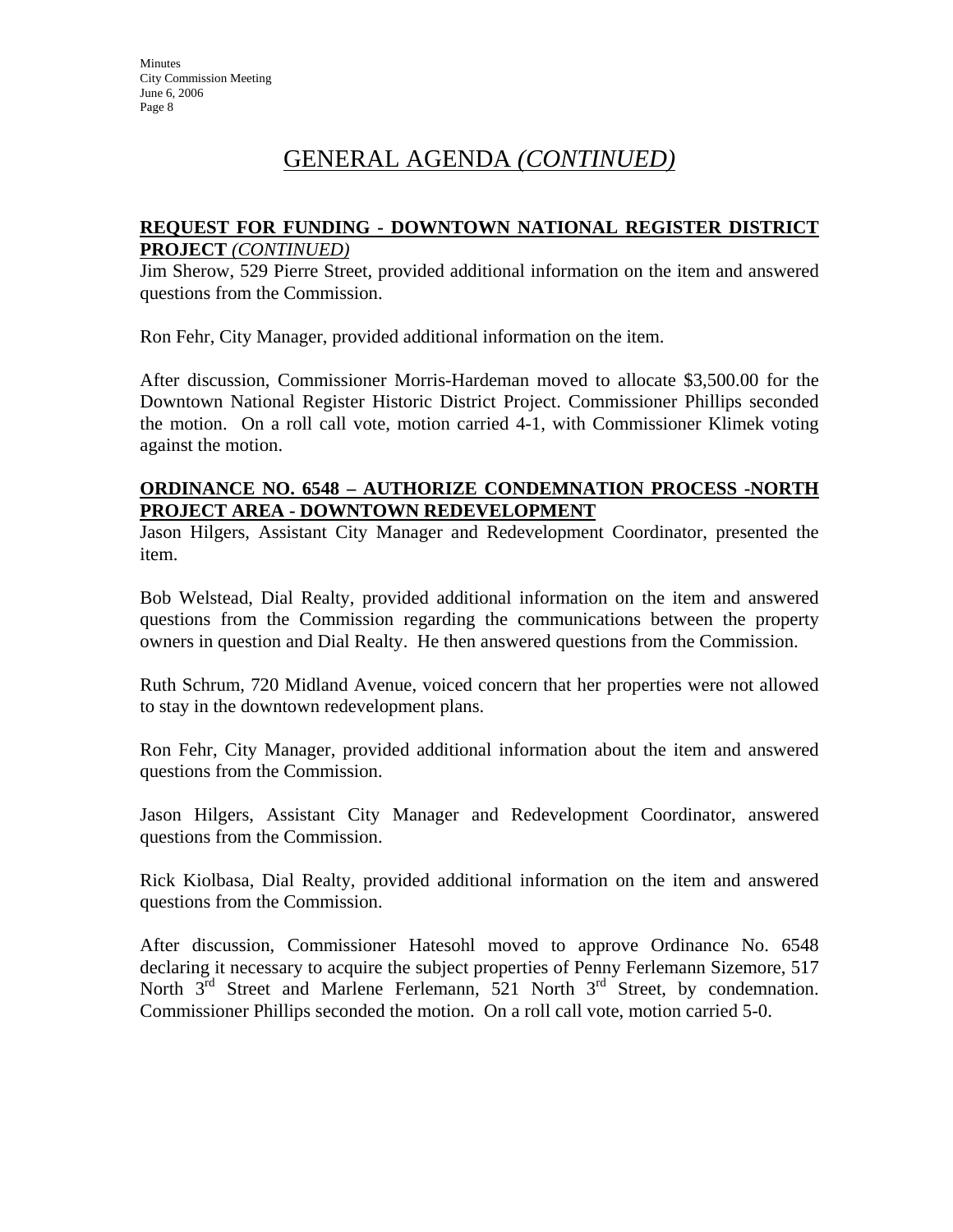# GENERAL AGENDA (CONTINUED)

### PURCHASE AGREEMENT - MCCALL PROPERTY

Jason Hilgers, Assistant City Manager and Redevelopment Coordinator, presented the item.

Bob Welstead, Dial Realty, provided additional information on the item and answered questions from the Commission.

After discussion, Commissioner Morris-Hardeman moved to approve the modified McCall Real Estate Purchase Agreement with Dial Realty and authorize the Mayor and City Clerk to execute that agreement and all associated documents. Commissioner Phillips seconded the motion. On a roll call vote, motion carried 5-0.

### **PROPERTY ACQUISITION - FIRE STATION NO. 5**

Jerry Snyder, Director of Fire Services, presented the item and answered questions from the Commission.

Jerry Petty, Project Director, Grand Mere Development, provided additional information on the item and answered questions from the Commission.

Ron Fehr, City Manager, provided additional information on the item.

Jerry Snyder, Director of Fire Services, provided additional information on the special assessments and answered questions from the Commission.

Jerry Petty, Project Director, Grand Mere Development, answered questions from the Commission regarding the roundabout on Kimball Avenue.

After discussion, Commissioner Morris-Hardeman moved to authorize the Mayor and City Clerk to sign a contract for purchase of approximately 2.67 acres of land, Lot 6, Grand Mere Village PUD, from Grand Mere Development for the price of \$117,000.00 under the terms stipulated in the contract for sale of real estate. Commissioner Hatesohl seconded the motion. On a roll call vote, motion carried 5-0.

## **ADJOURNMENT**

At 8:48 p.m. the Commission adjourned.

CMC, City Clerk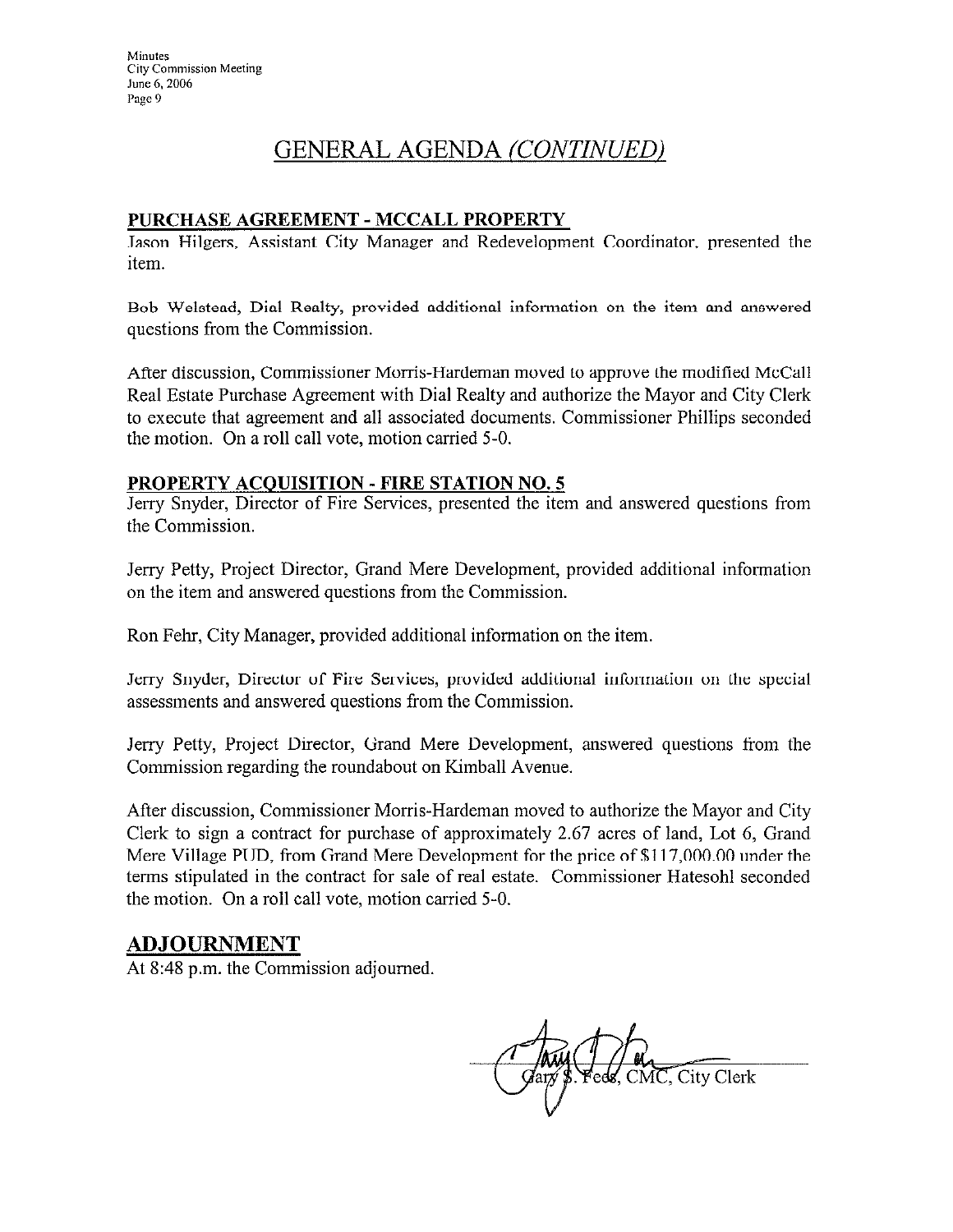#### **STAFF REPORT**

### **APPLICATION TO REZONE PROPERTY TO PLANNED UNIT DEVELOPMENT DISTRICT FOR MANHATTAN MARKETPLACE ADDITION, UNIT TWO**

# **BACKGROUND**

**FROM:** R-2, Two-Family Residential District; R-3, Multiple-Family Residential District; C-2, Neighborhood Shopping District; C-4, Central Business District; C-5, Highway Service Commercial District; I-3, Light Industrial District; and, PUD, Commercial Planned Unit Development District

**TO:** PUD, Commercial Planned Unit Development District

**OWNERS:** Dial Manhattan LLC and others. The Manhattan City Commission authorized City Administration to initiate the unilateral rezoning of the 22 acre tract.

**APPLICANT:** Dial Manhattan LLC

**ADDRESS:** 11506 Nicholas St. #200, Omaha Ne, 68154-4421

#### **DATE OF PUBLIC NOTICE PUBLICATION:** Monday, April 10, 2006

### **DATE OF PUBLIC HEARING: PLANNING BOARD:** Monday, May 1, 2006 **CITY COMMISSION:** Tuesday May 16, 2006

**LOCATION:** an area generally bounded by Tuttle Creek Boulevard to the east, Bluemont Avenue to the north, North 4<sup>th</sup> Street to the west, and Leavenworth Street to the south.

*(Note: Properties located at 312 Fremont Street and 318 Fremont Street are within the area to be rezoned; however, both properties have been left out of the rezoning site and will not be rezoned. 312 Fremont Street is zoned C-5 District. The current occupant is a plumbing business. The use at 318 Fremont Street is an apartment building, which is currently zoned R-3 District.)*

**AREA:** approximately 22-acres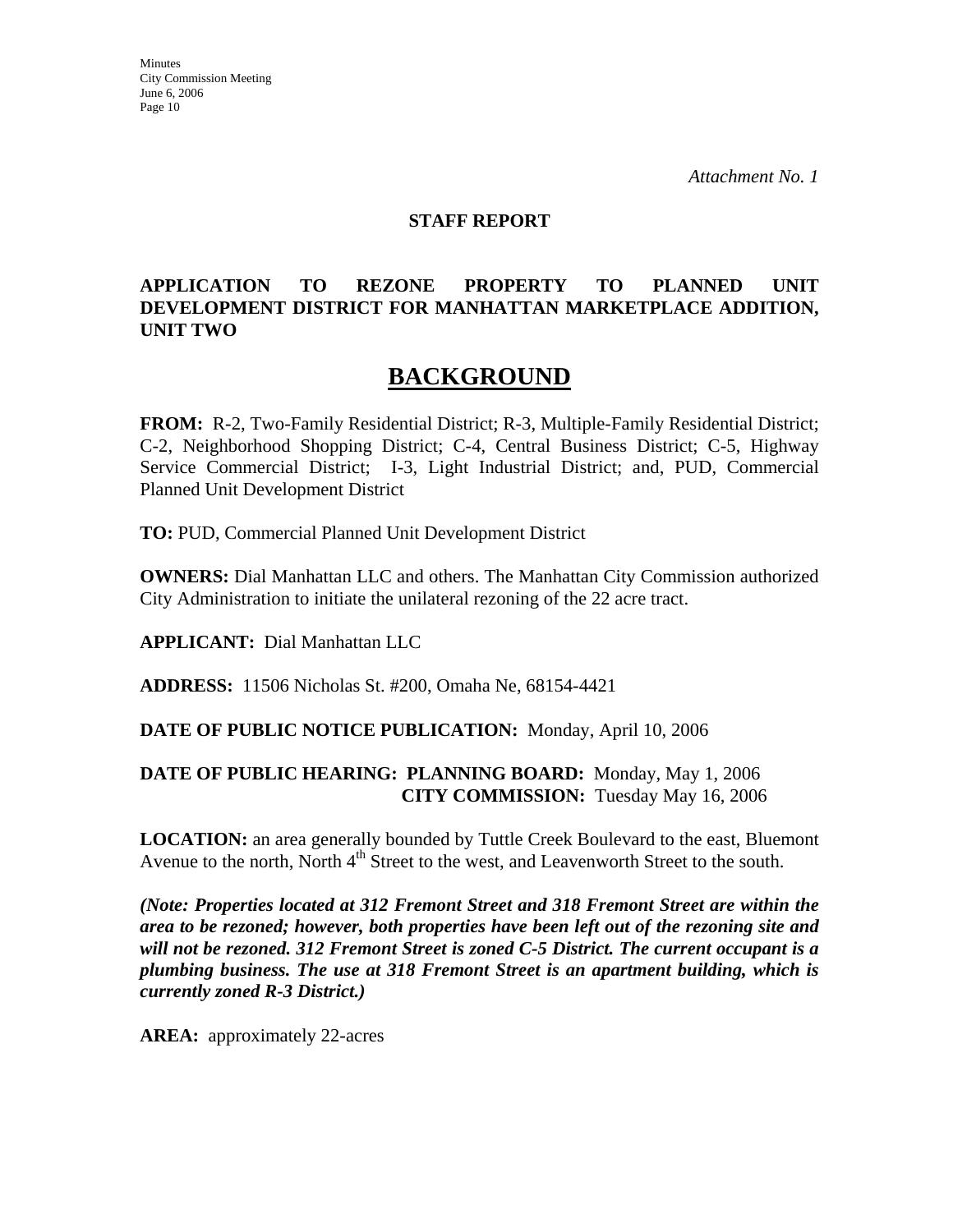**PROPOSED USES:** Permitted uses are proposed to consist of all of the Permitted Uses and Conditional Uses of the C-4, Central Business District.

### **PROPOSED BUILDINGS AND STRUCTURES:**

The site is within the North Project Area of the Downtown Redevelopment Plan and identified as the Tuttle Creek District in the Design Guidelines for Downtown Redevelopment.

Proposed Manhattan Marketplace Addition, Unit Two, will consist of lots for commercial, residential, and commercial/residential uses. A public plaza is proposed on Lot 15. There is an existing residential structure on lot 11, which will remain. All other proposed development is new construction.

### Proposed Buildings by Use and Area

Note: lot coverage is generally equivalent to gross floor area for buildings described below. Residential buildings are described in terms of numbers of dwelling units.

Lot 6: One and two-story commercial Buildings K, J, I and O. Lot coverage is approximately 62,700 square feet. Building K is also proposed to have 10 second floor residential dwelling units. Height: 24-39 feet.

Lot 7: One-story commercial Buildings G and H. Lot coverage is approximately 22,233 square feet. Height: 22-30 feet.

Lot 8: One-story commercial Building F. Lot coverage is approximately 73,000 square feet. Height: 35 feet.

Lot 9: One-story commercial Buildings L, M and N. Lot coverage is approximately 17,295 square feet. Height: 22-28 feet.

Lot 10: Two-story residential Buildings S with 12 total dwelling units. Height: 27 feet.

Lot 11: Existing residential structure to remain on the site. Lot coverage is approximately 1,980 square feet and may be used by the applicant as their real estate office. Height: estimated 25 feet.

Lot 12: Two-story residential Buildings T and U with 14 (labeled 16 on plan sheet) dwelling units. Height: 26-25 feet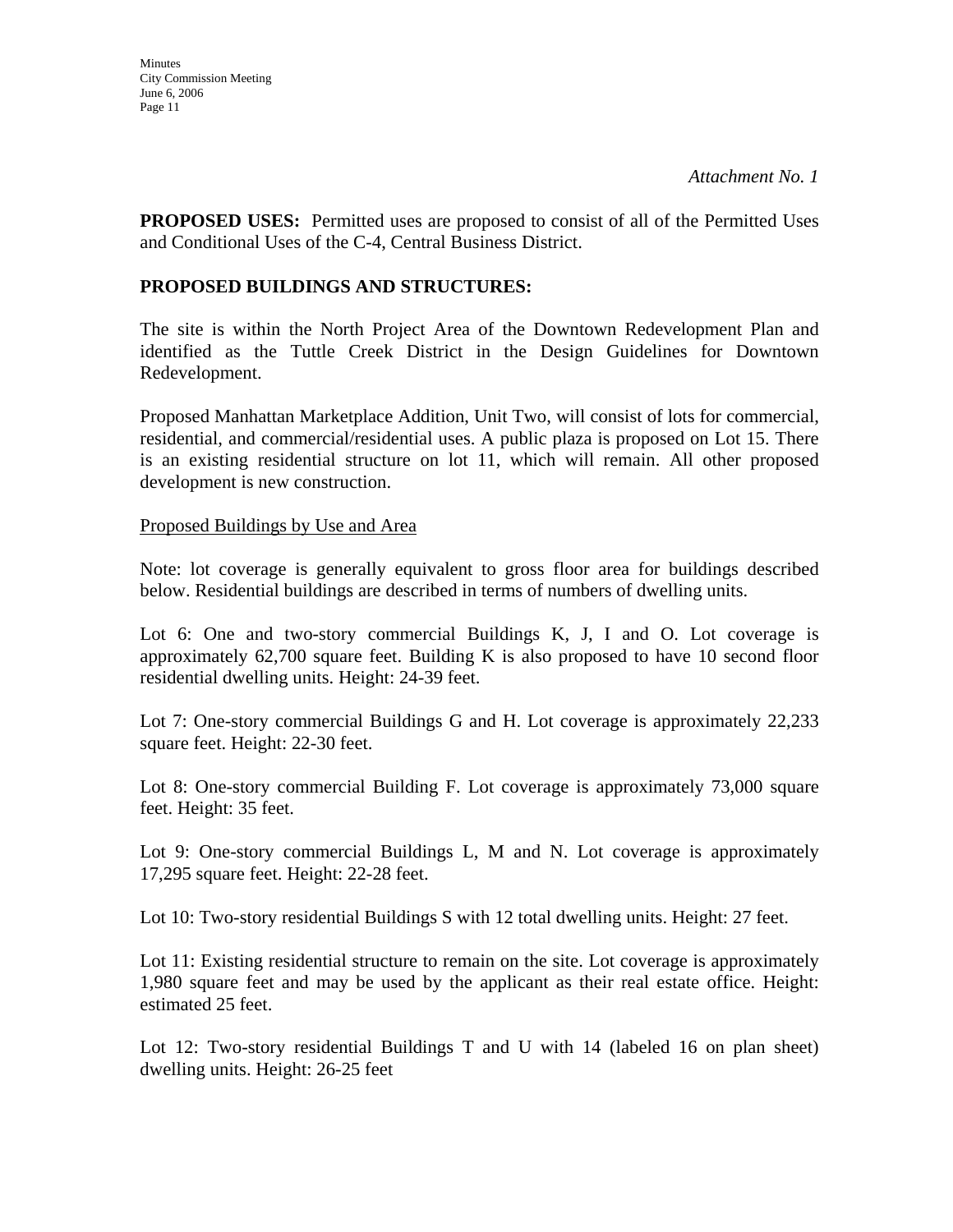Lot 13: Two-story residential Buildings R with 20 residential dwelling units. Height: 26- 25 feet

Lot14: Three-story commercial/residential Building Q approximately 11,000 gross square feet of commercial floor area square on the first floor, and 22 residential apartments, 11 units per floor, on floors 2 and 3. Height: 46 feet

Lot 15: Four-story commercial/residential Building P with commercial, hotel, apartments and a parking garage, consisting of approximately 14,800 gross square feet of first floor commercial space; a hotel and restaurant on the first floor with 93 rooms on floors 2-4; 51 residential apartments, 17 units per floor, on floors 2-4; and a parking garage with approximately 270 parking spaces. Height: 57-66 feet

Lot 16: One-story commercial Building E. Lot coverage is approximately 7,429 square feet. Height: 24-28 feet

See building elevations and floor plans on PUD plan sheets for details on architecture and materials.

Construction Phasing

Phase 1: Fall 2006 utility relocations Phase 2 & 3: Spring 2007: Lot 6, 7 and 9 Phase 4: Fall 2007: Lots 10, 13 and 13 Phase 5: Spring 2008 and Beyond: Lots 8, 14, 15, and 16

Design Guidelines for Downtown Redevelopment

The Design Guidelines for Downtown Redevelopment set out policy, intent, and conditions; site guidelines; building guidelines; supplemental guidelines for large format retail design and small scale residential guidelines; and, checklists for site and building guidelines. The Guidelines are not regulations. The Guidelines are for developers, architects, owners and decision makers for reviewing and evaluating proposals and design quality. Exceptions to the Guidelines may be considered if the overall intent of the Guidelines has been met.

The Design Guidelines are an Exhibit to the Final Development Agreement between the City and Dial Realty Development Corp. The Agreement requires Dial realty to identify that the proposed improvements comply with the Design Guidelines. A letter in the application from Patrick Schaub, AIA, Bowman Bowman Novick Inc., notes that the proposed development is in substantial conformance with the Design Guidelines.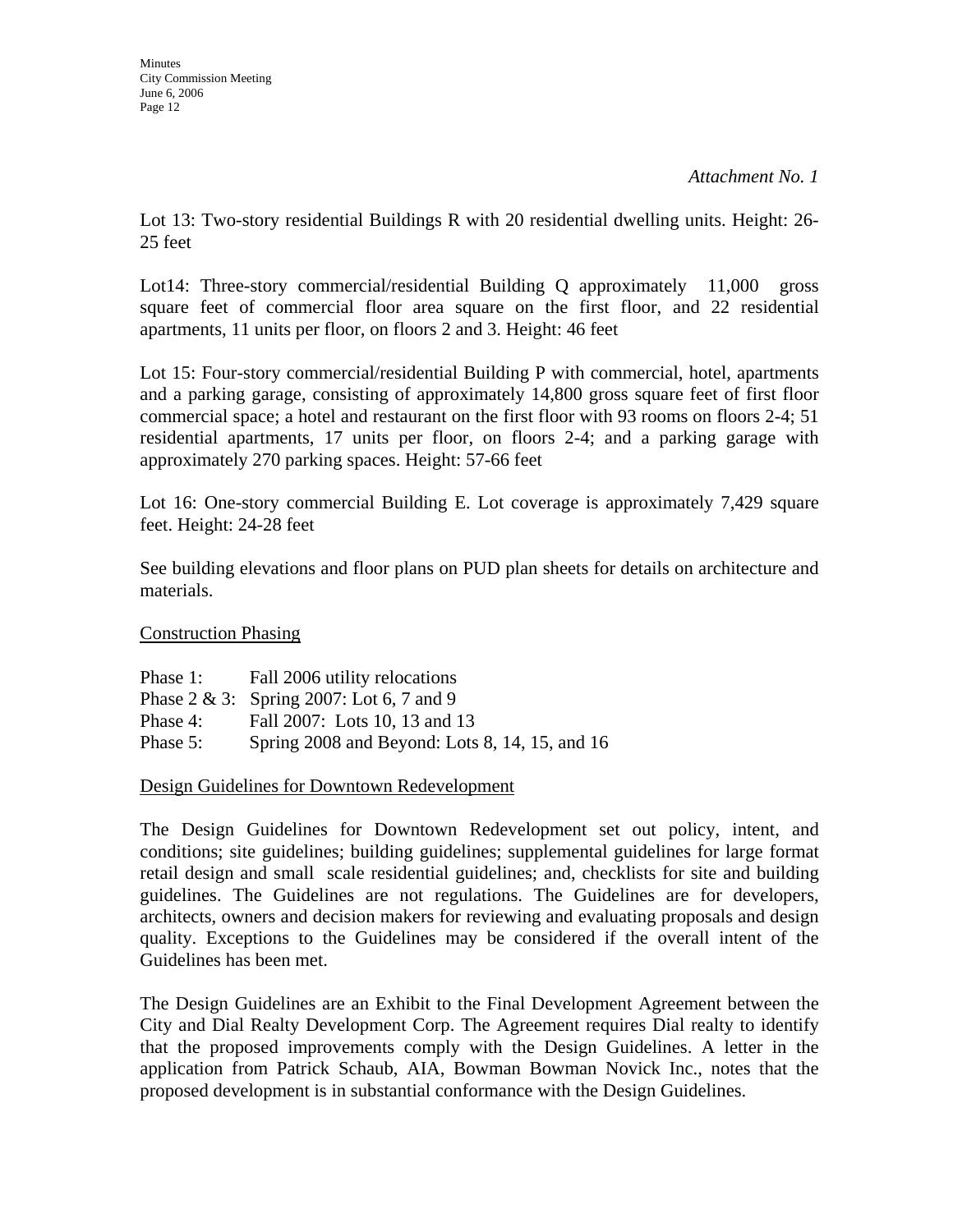#### Design Guideline Exceptions

City Administration notes that an Exception is applicable to Building L, due to orientation and siting of the building façade, form and detailing with respect to Bluemont Avenue and Tuttle Creek Boulevard frontages. Both street frontages are high traffic streets. Doorways facing the streets are undesirable. Orientation is more appropriate to the internal parking area. Pedestrian access is provided from abutting street sidewalks. Frontages are landscaped to reduce the building's façade, which does not address the street frontage according to the Guidelines.

Buildings E, L, M and N's rear facades are visible from public streets and do not have a consistent visual interest as front facade treatments. The rear façade of E is visible from Leavenworth Street, N and L from Bluemont Avenue, and L and M from Tuttle Creek Boulevard. All buildings must have a rear façade. In these cases, the rear facades face high traffic streets. In addition, materials are similar to front façade treatments and include pilasters, as well as intensive plantings on L, M, and N's street facades.

### **PROPOSED LOT COVERAGE**

| <b>Use</b>                        | <b>Square Feet</b> | <b>Percentage</b> |
|-----------------------------------|--------------------|-------------------|
| <b>Buildings</b>                  | 299,124.8          | 35%               |
| Parking and Driving Lanes         | 280,965.33         | 33%               |
| <b>Streets (Travel Easements)</b> | 63,213.84          | 7%                |
| Open/Landscape Space              | 213,858.25         | 25%               |
| <b>Total</b>                      | 857,162.53         | 100%              |

All buildings will use wall signs. No other type of signage is proposed in Unit Two. Signs are located over building entrances as depicted on elevation drawings.

**PROPOSED LIGHTING:** There are four types of pole mounted lights: 14-foot pedestrian scale lights, 27-foot parking lot lights and 32-foot entry lights off Tuttle Creek Boulevard. Building lights are decorative exterior lights. All lights are downcast and shaded, full cut-off except for those lights used for building accent.

# **REVIEW CRITERIA FOR PLANNED UNIT DEVELOPMENTS**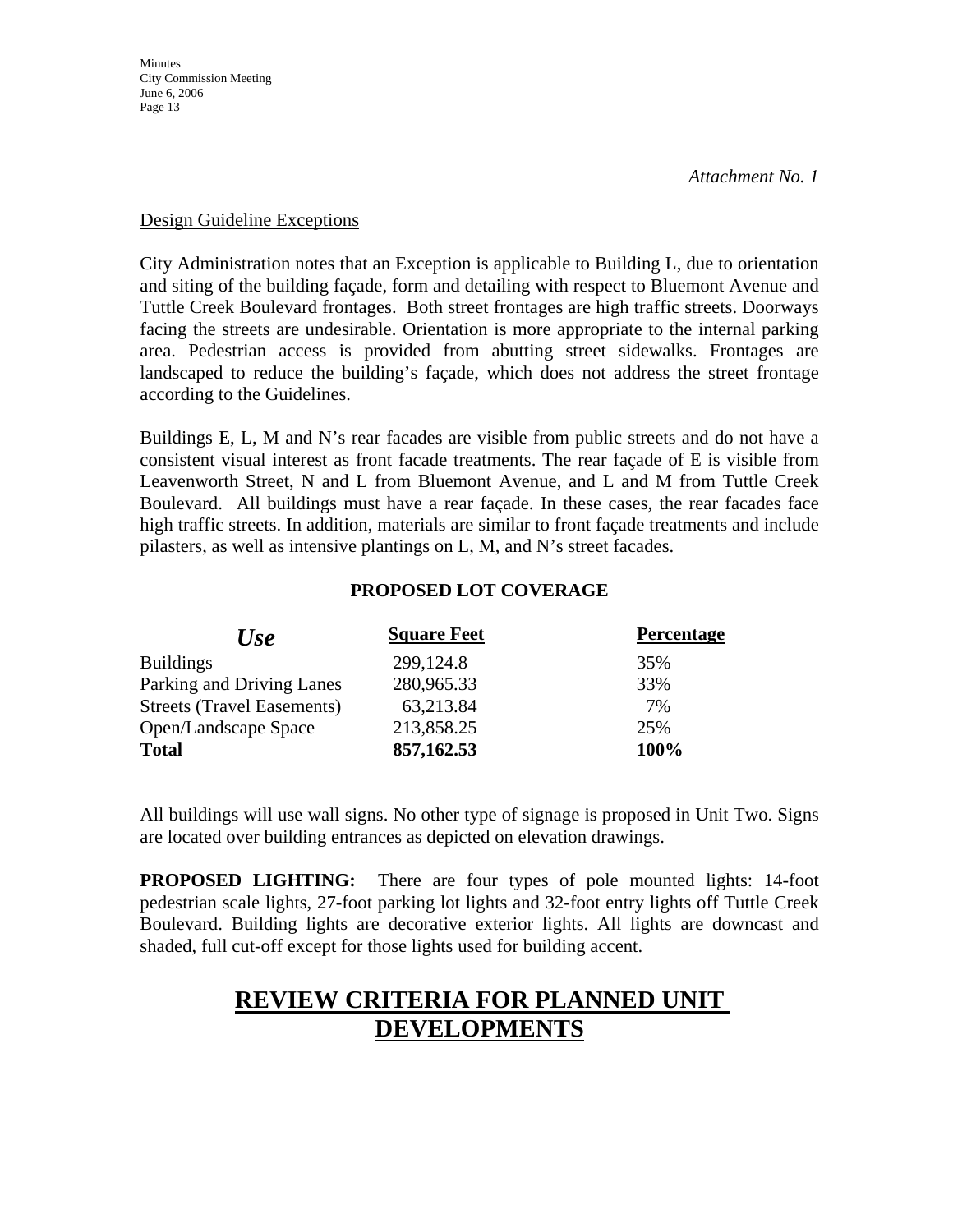*Attachment No. 1*

**1. LANDSCAPING:** The proposed landscape plan is exceptionally well done in terms of coverage, number and variety of shade and ornamental trees, evergreen trees, shrubs, foundation plantings, parking lot landscaping, screening, and ground cover throughout the site. The landscaping plan conforms to the requirements of the Design Guidelines. Underground irrigation is proposed to maintain the landscaping, which will be maintained by the owner.

**2. SCREENING:** Dumpsters are proposed to be screened by masonry enclosures with doors and. Loading and trash compacter locations adjacent to the rear of Building F will be screened from residential Buildings T and U by an 8 foot masonry screen wall with a green trellis attached to the face. Other residential building will be screened by landscaping from commercial area. Roof-top equipment will need to be screened by parapet walls or similar treatment.

**3. DRAINAGE:** The site is proposed to drain to the east to inlets and then to the drainage channel along the east side of Tuttle Creek Boulevard. A comprehensive drainage plan was submitted for the North Project Area. The drainage system has been reviewed and accepted by the City Engineer (*see attached memo from the City Engineer*).

Adequate inlets and improvements will be provided to assure the drainage system will work.

## **4. CIRCULATION:**

## Public Access

The proposed internal circulation plan provides for safe, convenient and efficient movement of goods, motorists, bicyclists, and pedestrians. Conflicts between motorists and pedestrians are minimized. The site will be accessed from the surrounding street system and a right-in and right-out off Tuttle Creek Boulevard. Internal travel easements and public streets will provide access to all lots in the PUD. Sidewalks are proposed throughout the site, as well as along Tuttle Creek Boulevard (see comment below on proposed KDOT Grant). Sidewalks in traffic ways will be brick paved to emphasize pedestrian crossings.

The Bicycle Master Plan shows a bike route along Tuttle Creek Boulevard, which will be provided by the proposed sidewalk along the street and also serves as a connecting link of the Linear Trail, subject to KDOT approving a grant for the improvement. Bike racks are shown on the north sides of Buildings O and F.

The applicant's traffic analyses were comprehensive for the entire North Project Area and indicate nominal impact on the surrounding transportation network as a result of the proposed development. The City Engineer has reviewed and accepted the analysis, with comments about future street improvement projects and their timing (*attachment*).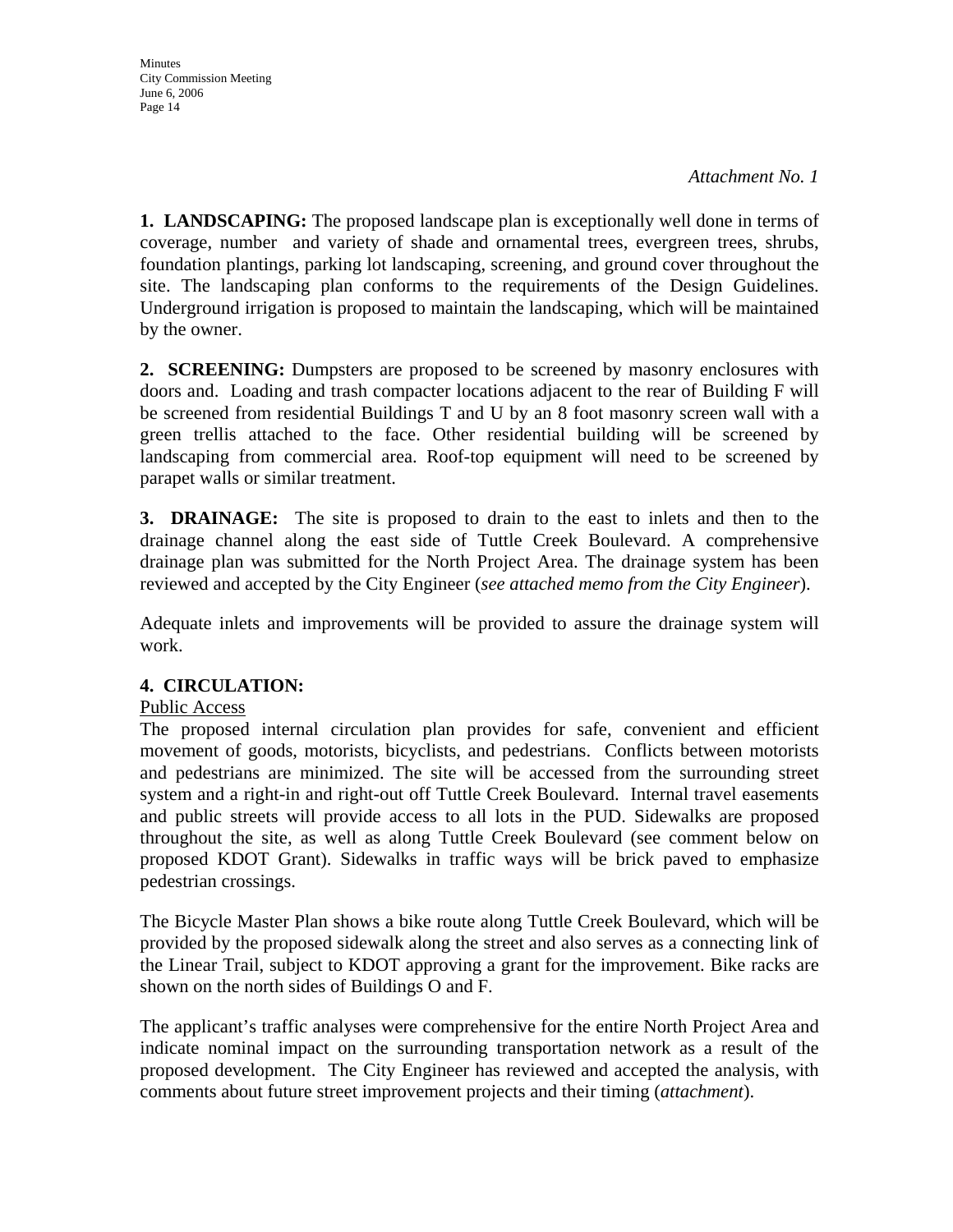#### *Attachment No. 1*

Properties located at 312 Fremont Street and 318 Fremont Street will not be rezoned. Both properties are bounded on all sides by the proposed PUD. In order to maintain public access to the properties, Fremont Street right-of-way will be reduced from 60 feet in width to 30 feet in width. The 15 foot public alley will remain. The remainder of access to the two properties from the surrounding street system will be provided by travel easements, which serve in lieu of a public street. Travel easements are a grant of easement to the public for travel to the same extent as would be permitted over a public street. Travel easements are dedicated with the Final Plat.

The two properties not included in the rezoning must be provided adequate public access. 312 Fremont Street has parking access off the existing public alley and no driveway access off Fremont Street. 318 Fremont Street has driveway access off Fremont Street and the public alley.

The Subdivision Regulations indicate that travel easements are to be used to provide internal access within a subdivision and shall not be permitted to provide access between subdivisions. For the proposed PUD to function in the form that has been proposed, internal access by travel easements are needed throughout Manhattan Marketplace Unit Two. It is impractical to maintain the 60 feet of right of way for Fremont Street. The combination of travel easements and public rights-of-way to 312 Fremont Street and 318 Fremont Street will provide adequate public access.

#### Off-Street Parking

The off-street parking requirements of the Manhattan Zoning Regulations do not require parking in the C-4 District for any use. Regardless, the applicant has proposed a total of 1,063 parking spaces consisting of 1,034 off-street parking spaces and 29 handicap parking spaces. The total does not include parking garage spaces, which is estimated at 270 spaces. Off-street parking is provided in parking lots and travel easements. On street parking on 4<sup>th</sup> Street is not included in the PUD parking space count, but, as proposed by the applicant, is expected to meet a part of the residential demand.

The proposed number of parking spaces should be adequate. Without specific detailed floor plans, parking must be calculated based on gross floor area. Off-street parking demand is based on net floor area. Storage, bathrooms, mechanical rooms and similar areas that do not create parking demand are deducted from the total floor area. It is assumed that actual demand would be less than demand based on gross floor area. It should also be assumed that demand for every commercial and residential use will have to be met at the same time.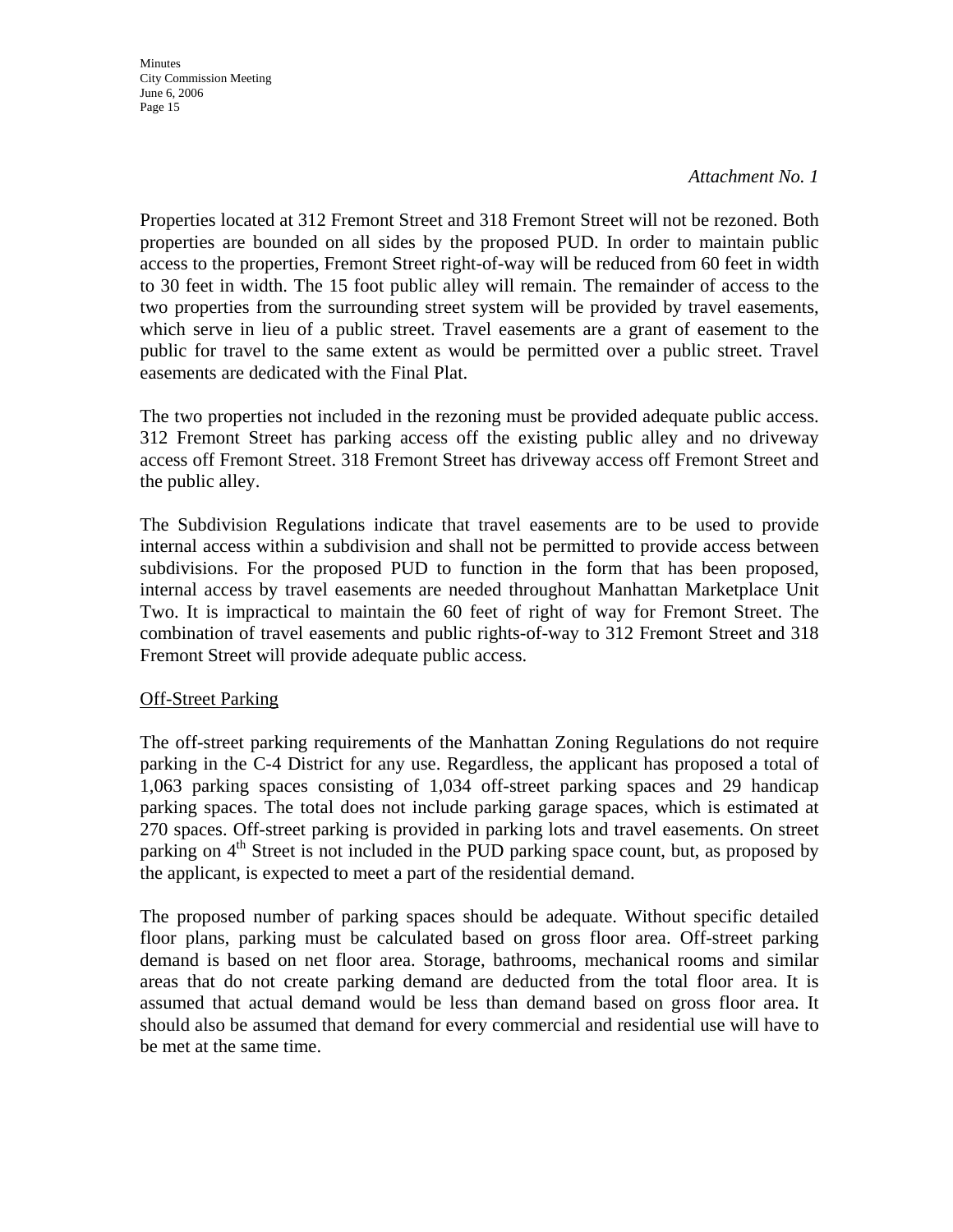*Attachment No. 1*

Total gross commercial building floor area for the entire site is approximately 209,000 square feet. Using the most restrictive commercial ratio from the Zoning Regulations of 1 parking space per 200 square feet of floor area would require 1,045 off-street parking spaces. Using the Zoning Regulations shopping center ratio of 5.5 spaces per 1,000 square feet would require 1,150 off-street parking spaces.

The applicant has proposed to use shared as well as on street parking to provide for residential off-street parking demand. One hundred and seven (107) dwelling units are proposed. Total bedroom counts are unknown. Parking is proposed to the rear of buildings R, S, T and U and should provide at least one space per unit. On-street parking is expected to provide additional tenants with parking spaces. Parking for dwellings in Q and P will be assigned spaces in the parking garage. Residential uses in Building K will have to use parking in a similar manner. The hotel will be assigned a level of the parking garage as well. There are 270 estimated parking spaces in the garage.

**5. OPEN SPACE AND COMMON AREA:** Approximately 25% of the site is open space, which will be maintained by the applicant.

**6. CHARACTER OF THE NEIGHBORHOOD:** The site is within a commercial service/retail corridor, and bounded on the east by Tuttle Creek Boulevard, on the west by North 4th Street, on the south by the Central Business District, and the north by Bluemont Avenue and a mixture of retail and service retail uses. A mix or single-family, two-family and multiple-family buildings are within the site. The area to the west of the site is characterized as a mix of low and medium density residential uses. Community facilities and commercial uses are west of the site along Osage and Leavenworth Streets.

# **MATTERS TO BE CONSIDERED WHEN CHANGING ZONING DISTRICTS**

**1. EXISTING USE:** The site is dominated by the C-5 District. Residential dwellings are generally located in the western part of the site.

**2. PHYSICAL AND ENVIRONMENTAL CHARACTERISTICS:** Generally flat with commercial and residential structures throughout the tract. Residential yards have lawns and trees. Commercial properties are dominated by the commercial building. Many of the commercial sites are not landscaped. Existing drainage is to the east to the ditch along the west side of Tuttle Creek Boulevard. The site is located in a 500 Year Flood Plain and is not subject to flood plain development regulations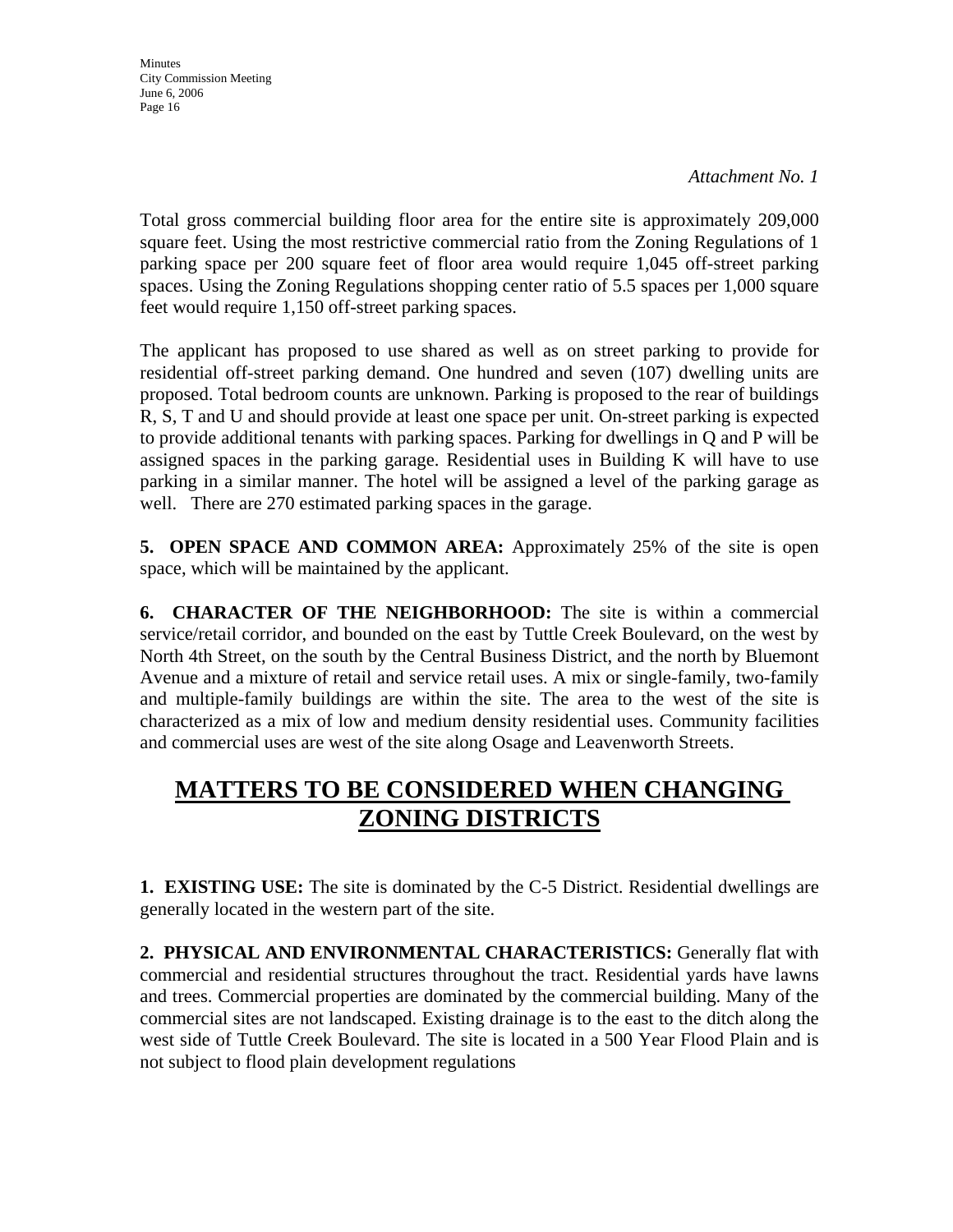### **3. SURROUNDING LAND USE AND ZONING:**

**(a.) NORTH:** Bluemont Avenue, commercial retail and service uses; C-5 District and PUD

**(b.) SOUTH:** Leavenworth Street, Manhattan Town Center; C-4 District.

**(c.) EAST:** Tuttle Creek Boulevard, commercial/retail uses: C-5 District and PUD.

**(d.) WEST:** N. 4<sup>th</sup> Street, single-family, two-family, multiple-family residential uses, community facilities (Senior Center); R-M, Four Family Residential District and R-2 District with TNO, Traditional Neighborhood Overlay District.

### **4. CHARACTER OF THE NEIGHBORHOOD:** See above.

**5. SUITABILITY OF SITE FOR USES UNDER CURRENT ZONING:** The existing uses in the various zoning districts throughout the 22 acre tract are suitable for the districts in which they are located, either as a permitted, conditional or nonconforming use.

**6. COMPATIBILITY OF PROPOSED DISTRICT WITH NEARBY PROPERTIES AND EXTENT TO WHICH IT MAY HAVE DETRIMENTAL AFFECTS:** The proposed PUD will allow as permitted uses all of the permitted and conditional uses of the C-4 District. Expected increases in traffic, light, and noise will be consistent with the commercial and residential character of the neighborhood. Minimal impact on adjacent properties is anticipated. N.  $4<sup>th</sup>$  Street will separate the PUD from residential uses to the west. The increased width of N.  $4<sup>th</sup>$  Street right-way and the orientation of proposed residential buildings in the PUD, which are proposed to front on the east side of  $N$ .  $4<sup>th</sup>$  Street are a compatible use consistent with the residential neighborhood to the west. Commercial areas in the PUD are to the east of the proposed residential dwellings along N.  $4<sup>th</sup>$  Street.

The site is east of the Runyon house, which is a designated historic structure. As a part of the overall project, Dial Realty applied for a National Pollution Discharge Elimination System (NPDES) permit, which necessitated a review as per Section 106 of the National Historic Preservation Act. The City is working with State Historic Preservation Officer of the Kansas State Historical Society to address impacts on historic properties in the project site. This process will supersede the environs review required by State law.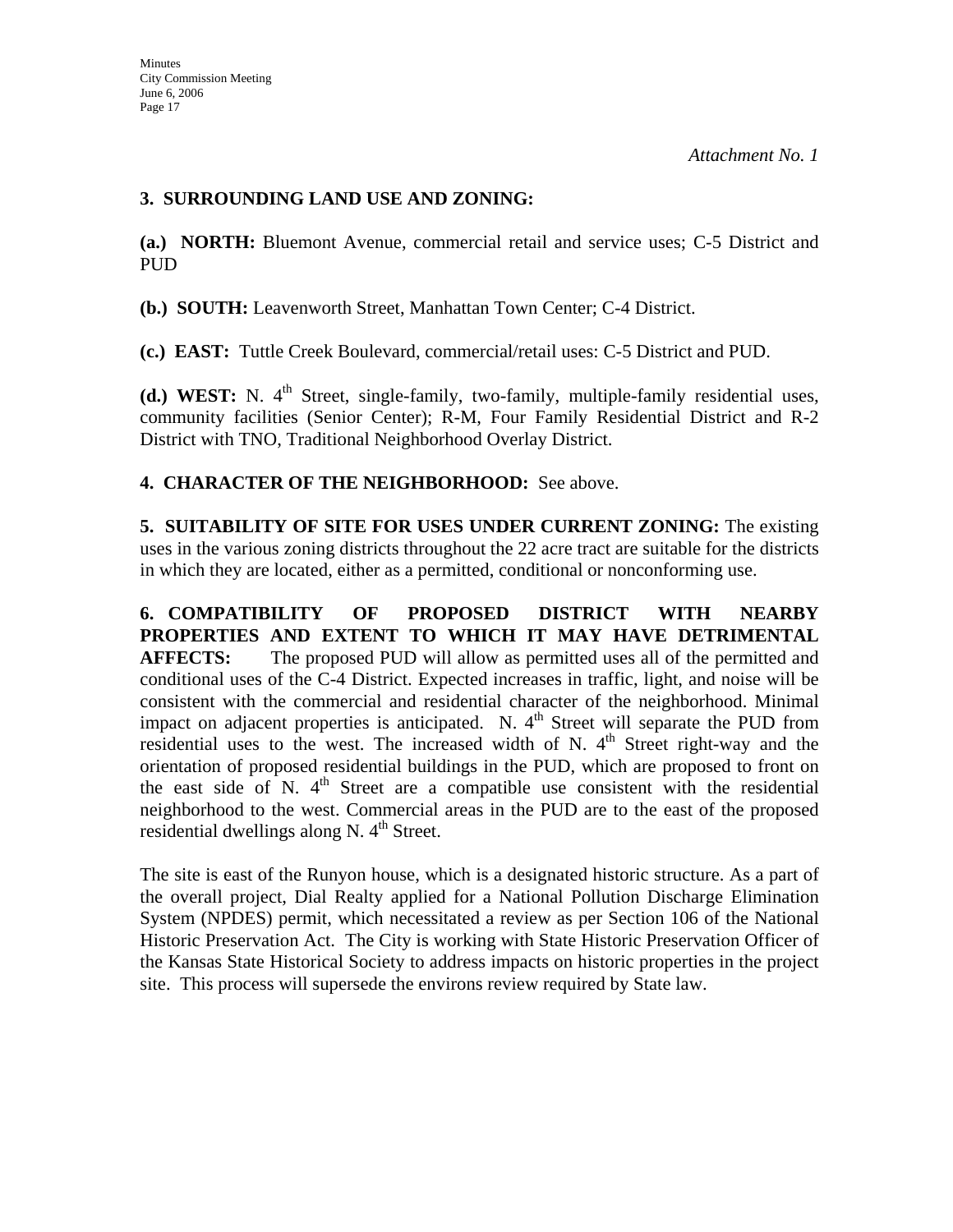*Attachment No. 1*

**7. CONFORMANCE WITH COMPREHENSIVE PLAN:** The Manhattan Urban Area Comprehensive Plan shows the site as Central Core District (CCD), which is a special purpose designation for the Downtown Core. The rezoning site is also designated as a primary redevelopment area for expansion of the Central Business District, in Downtown Tomorrow – A Redevelopment Plan for Downtown Manhattan, Kansas, adopted in May 2000.

The proposed rezoning conforms to the Comprehensive Plan.

**8. ZONING HISTORY AND LENGTH OF TIME VACANT AS ZONED:** The site has been zoned a variety of commercial, industrial and residential districts over time. Numerous buildings are located in the site with residential structures being some of the oldest and commercial more modern construction.

**9. CONSISTENCY WITH INTENT AND PURPOSE OF THE ZONING ORDINANCE:** The intent and purpose of the Zoning Regulations is to protect the public health, safety, and general welfare; regulate the use of land and buildings within zoning districts to assure compatibility; and to protect property values.

The PUD Regulations are intended to provide a maximum choice of living environments by allowing a variety of housing and building types; a more efficient land use than is generally achieved through conventional development; a development pattern that is in harmony with land use density, transportation facilities and community facilities; and a development plan which addresses specific needs and unique conditions of the site which may require changes in bulk regulations or layout. The proposed PUD is consistent with the intent and purposes of the Zoning Regulations, and the intent of the PUD Regulations.

**10. RELATIVE GAIN TO THE PUBLIC HEALTH, SAFETY AND WELFARE THAT DENIAL OF THE REQUEST WOULD ACCOMPLISH, COMPARED WITH THE HARDSHIP IMPOSED UPON THE INDIVIDUAL OWNER:** There appears to be no relative gain to the public that denial would accomplish in comparison to the hardship to the owner. The site is part of the overall downtown redevelopment project and is an integral part of that project.

**11. ADEQUACY OF PUBLIC FACILITIES AND SERVICES:** The PUD plans show existing and proposed public utilities and services, which will adequately serve the site. Utility releases have been provided by private companies, except for Westar Energy, which has indicated a concern regarding the distribution of electricity and its electric lines and substation and the costs and impacts to the system. The applicant will need to ensure that Westar Energy provides a utility release with the Final Development Plan. Easements have been reviewed by City Administration and will adequately serve the development.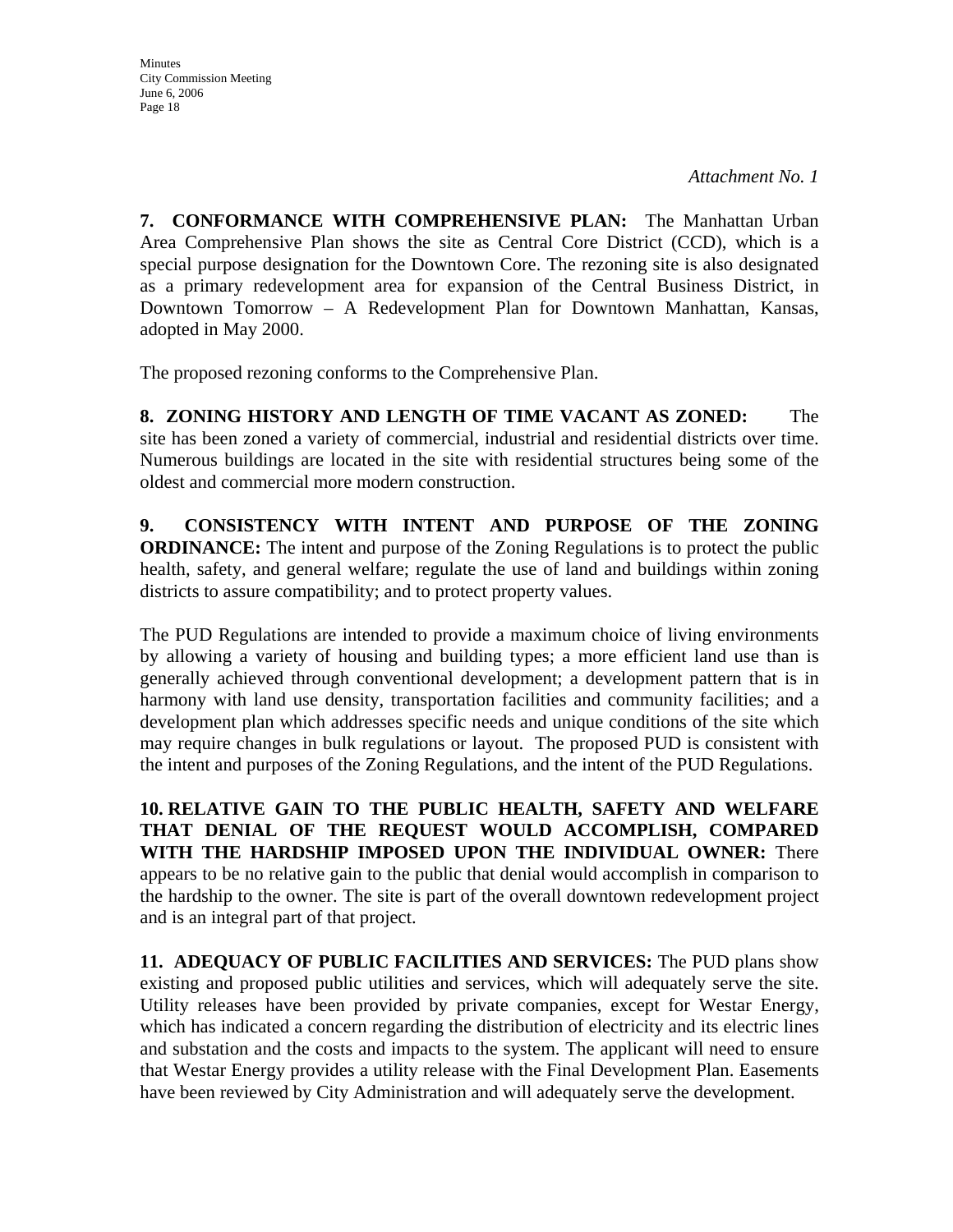## **12. OTHER APPLICABLE FACTORS:** None.

**13. STAFF COMMENTS AND RECOMMENDATION:** City Administration recommends approval of the proposed rezoning of Manhattan Marketplace Addition, Unit Two from R-2, Two-Family Residential District; R-3, Multiple-Family Residential District; C-2, Neighborhood Shopping District; C-4, Central Business District; C-5, Highway Service Commercial District; I-3, Light Industrial District; and, PUD, Commercial Planned Unit Development District, to PUD, Commercial Planned Unit Development District, with the following conditions:

- 1. Permitted uses shall include all of the Permitted Uses and Conditional Uses of the C-4, Central Business District.
- 2. Landscaping and irrigation shall be provided pursuant to a Landscaping Performance Agreement between the City and the owner, which shall be entered into prior to issuance of a building permit.
- 3. All landscaping and irrigation shall be maintained in good condition.
- 4. Signs shall be provided as proposed in the application documents, and shall allow for exempt signage described in Article VI, Section 6-104  $(A)(1),(2),(4),(5),(7)$  and  $(8)$ ; and Section 6-104  $(B)(2)$ , of the Manhattan Zoning Regulations, and temporary grand opening signs; and, menu boards for drive-up window restaurants.

## **ALTERNATIVES:**

- 1. Recommend approval of the proposed rezoning of Manhattan Marketplace Addition, Unit Two from R-2, Two-Family Residential District; R-3, Multiple-Family Residential District; C-2, Neighborhood Shopping District; C-4, Central Business District; C-5, Highway Service Commercial District; I-3, Light Industrial District; and, PUD, Commercial Planned Unit Development District, to PUD, Commercial Planned Unit Development District stating the basis for such recommendation, with the conditions listed in the Staff Report.
- 2. Recommend approval of the proposed rezoning of Manhattan Marketplace Addition, Unit Two from R-2, Two-Family Residential District; R-3, Multiple-Family Residential District; C-2, Neighborhood Shopping District; C-4, Central Business District; C-5, Highway Service Commercial District; I-3, Light Industrial District; and, PUD, Commercial Planned Unit Development District, to PUD, Commercial Planned Unit Development District, and modify the conditions, and any other portions of the proposed PUD, to meet the needs of the community as perceived by the Manhattan Urban Area Planning Board, stating the basis for such recommendation, and indicating the conditions of approval.